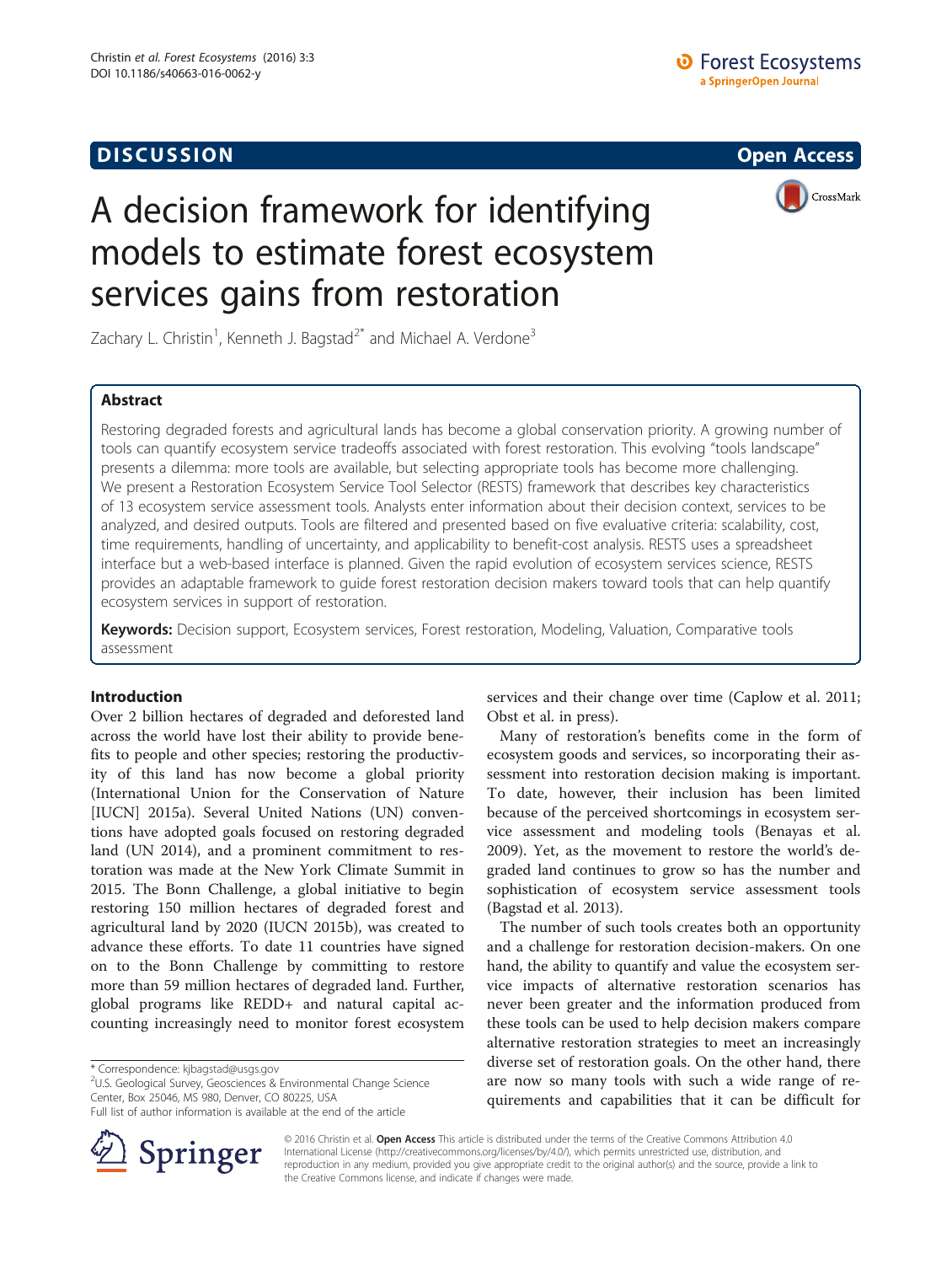analysts and decision makers to know which tool best suits their decision-making needs.

#### Forest landscape restoration and ecosystem services

Forest Landscape Restoration (FLR) is an umbrella term that refers to at least four techniques of restoring ecosystem services produced by forests (Rietbergen-McCracken et al. [2007](#page-11-0)). Natural regeneration can be used when degraded land is located near existing forest edges, creating a high chance of seed and species dispersal and colonization from the forest frontier into the degraded landscape (Chazdon [2008](#page-10-0)). Agroforestry, the inclusion of woody perennial species within farming systems, has been used in various agricultural and ecological settings to increase nutrient flows from forest to farm and improve the supply of timber available from agricultural landscapes. Improved farm fallows increase the length of fallows and plant woody species such as Sesbania, which improve soil fertility, increase crop yields, and enhance biodiversity on agricultural lands (Haggblade et al. [2004](#page-10-0)). Watershed restoration is commonly used to reduce fuel loads and restore historical fire regimes to watersheds that provide ecosystem services for downstream communities (Elliot et al. [2010](#page-10-0)).

Reversing landscape degradation offers society many tangible benefits in the form of ecosystem services. Restoration has been used to increase water supplies, terrestrial carbon stocks, and aesthetic and cultural values (Marin-Spiotta et al. [2007](#page-11-0); Chazdon [2008;](#page-10-0) Dodds et al. [2008](#page-10-0)). Reforested lands can produce timber and non-timber forest products (e.g., mushrooms, berries, and game animals) and offer new livelihood opportunities for forest-dependent communities. For instance, forest thinning and restoration in California's Sierra Nevada increased streamflow water yields by up to 6 % over a 10-year period (Podolak et al. [2015](#page-11-0)). In Costa Rica, restored forests have supported ecotourism, offering more opportunities for forest recreation and wildlife watching (IUCN [2015b](#page-10-0)). Between 1985 and 2004, over 300,000 ha of Acacia and Miombo forests were restored in Shinyanga, Tanzania, following a near collapse of the ecosystem as part of tsetse fly eradication and cash cropbased agricultural expansion (Barrow [2014](#page-10-0)).

The types of ecosystem services countries hope to restore through large-scale restoration can be seen in commitments to the Bonn Challenge (Table [1](#page-2-0)). Countries need to restore land to produce commodities, like food, fuel, or fiber that can improve local livelihoods and reduce poverty or be sold to finance restoration activities; however, they also need to restore landscapes to produce public goods like watershed protection, disaster risk reduction, and biodiversity conservation. These competing demands on landscapes point toward inevitable tradeoffs facing decision makers in designing restoration strategies across multiple spatial scales and forest types. Countries like Rwanda, Uganda, the United States, and Pakistan have started collaborative processes, using methodologies such as the Restoration Opportunity Assessment Methodology (ROAM), developed by the International Union for the Conservation of Nature and the World Resources Institute (IUCN and WRI [2014\)](#page-10-0) to understand the tradeoffs of different restoration strategies, but many countries still have not.

Biophysical, social, and financial factors make it unlikely that landscapes can be restored to simultaneously meet all the demands people place on them without concerted efforts to evaluate the ecosystem service tradeoffs of different restoration strategies and activities (Goldstein et al. [2012](#page-10-0)). Understanding such tradeoffs in forest restoration is also important because most ecosystem services are public goods. Since their producers cannot capture the benefits and recoup the costs of their production, this removes their incentive to produce many ecosystem services. Quantifying and valuing ecosystem services is a first step in designing policies that can send landowners a price signal, creating a means of capturing the value of ecosystem services when landscapes might otherwise be converted to other uses or used in ways that undermine the production of these services.

Clear and credible information is needed to determine where restoration is most needed, guide the selection of alternative scenarios, develop policies to incentivize restoration on private land, identify restoration options on public lands, and overcome institutional and policy bottlenecks. However, as both the number of ecosystem service assessment tools and the diversity of needed restoration decisions continue to grow it is difficult for decision makers and analysts to know which tools can best meet their informational needs.

#### The ecosystem service assessment tool landscape

The importance of ecosystem services modeling is widely recognized in the scientific and policy push to understand ecosystem services and use information about them in decision making (Burkhard [2012\)](#page-10-0). While economic valuation methods for ecosystem services and biophysical models of natural processes have existed for decades, the rise of dedicated ecosystem services modeling tools is a more recent development. This notably followed the release of the Millennium Ecosystem Assessment in 2005 (MA [2005](#page-11-0)) and, shortly after, the launch of systematic and sustained ecosystem services modeling approaches like Integrated Valuation of Ecosystem Services and Tradeoffs (InVEST, Sharp et al. [2014](#page-11-0)) and Artificial Intelligence for Ecosystem Services (ARIES, Villa et al. [2014](#page-11-0)).

A 2013 review provided a snapshot description of the ecosystem services tool "landscape," but periodic rereviews of ecosystem services tools will be necessary,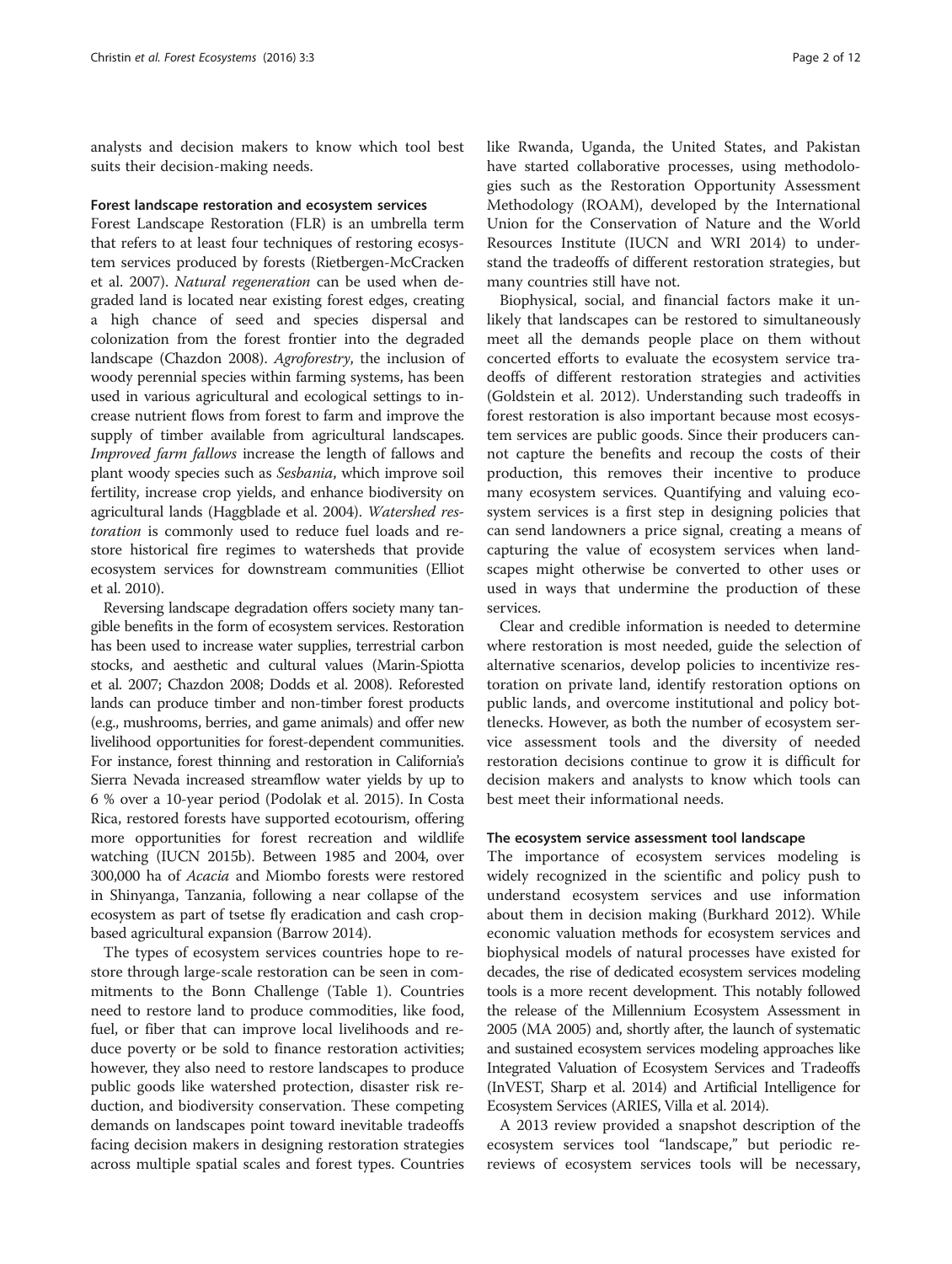| Country/Region                                                 | Restoration area<br>commitment (ha) | Forest types                                                                                                              | Desired ecosystem<br>service benefits                                              | Desired social/ financial<br>benefits                                        | Restoration activities                                                        | <b>Gross Domestic</b><br>Product (GDP)/capita<br>(2014) |
|----------------------------------------------------------------|-------------------------------------|---------------------------------------------------------------------------------------------------------------------------|------------------------------------------------------------------------------------|------------------------------------------------------------------------------|-------------------------------------------------------------------------------|---------------------------------------------------------|
| Brazil's Atlantic Forest<br><b>Restoration Pact</b>            | 1,000,000                           | Mangrove; Tropical/subtropical<br>moist broadleaf forest                                                                  | Carbon, biodiversity, timber,<br>water, pollination, pest control                  | Improve human well-being<br>and economic conditions                          | Total planting, enrichment,<br>natural regeneration, agroforestry             | \$11,612                                                |
| Colombia                                                       | 1,000,000                           | Tropical/subtropical moist<br>broadleaf forest                                                                            | Watershed functions, erosion<br>control, biodiversity, control<br>invasive species | Poverty alleviation                                                          | Natural and assisted<br>reforestation, avoided<br>deforestation, agroforestry | \$7720                                                  |
| Democratic Republic<br>of the Congo                            | 8,000,000                           | Tropical/subtropical moist<br>broadleaf forest; Tropical/subtropical<br>coniferous forest; Savannah and<br>dry grasslands | Carbon, biodiversity, food,<br>fuelwood                                            | Improve human well-being<br>and economic conditions                          | Natural regeneration,<br>avoided deforestation.<br>agroforestry               | \$475                                                   |
| Guatemala                                                      | 1,200,000                           | Tropical/subtropical moist<br>broadleaf forest; Tropical/subtropical<br>coniferous forest                                 | Carbon, tourism, biodiversity,                                                     | Poverty reduction,<br>alternative livelihoods,                               | Agroforestry, others                                                          | \$3703                                                  |
| Initiative $20 \times 20$<br>(Peru, Mexico,<br>Ecuador, Chile) | 20,000,000                          | Mangrove; Tropical/subtropical<br>moist broadleaf forest; Tropical/<br>subtropical coniferous forest                      | Carbon, biodiversity, water,<br>food                                               | Improve human well-being<br>and economic conditions                          | Natural and assisted<br>reforestation, avoided<br>deforestation, agroforestry | $$6291 - $14,520$                                       |
| Pakistan - Khyber<br>Pakhtunkhwa Province                      | 380,000                             | Temperate coniferous forest;<br>Boreal/taiga forest                                                                       | Carbon, water, fuelwood                                                            | Improve human well-being<br>and economic conditions.<br>especially for youth | Enrichment planting,<br>afforestation, protective<br>forests.                 | \$1333                                                  |
| Uganda                                                         | 2,500,000                           | Tropical/subtropical moist<br>broadleaf forest; Savannah and<br>dry grasslands                                            | Carbon, food, fuel, fiber,<br>water, biodiversity, erosion<br>control              | Poverty reduction,<br>livelihoods, economic<br>development                   | Agroforestry, protective<br>forests, natural regeneration,<br>silviculture    | \$677                                                   |
| <b>United States</b>                                           | 15,000,000                          | Temperate broadleaf and<br>mixed forests; Temperate<br>coniferous forest                                                  | Carbon, water, biodiversity,<br>disaster risk reduction                            | Rural development, fire<br>risk reduction                                    | Fuel reduction, watershed<br>restoration                                      | \$54,630                                                |

# <span id="page-2-0"></span>Table 1 Characteristics of restoration commitments made to the Bonn Challenge<sup>a</sup>

<sup>a</sup>Sources: World Bank ([2015](#page-11-0)) for GDP data; IUCN ([2015c\)](#page-10-0) for all other data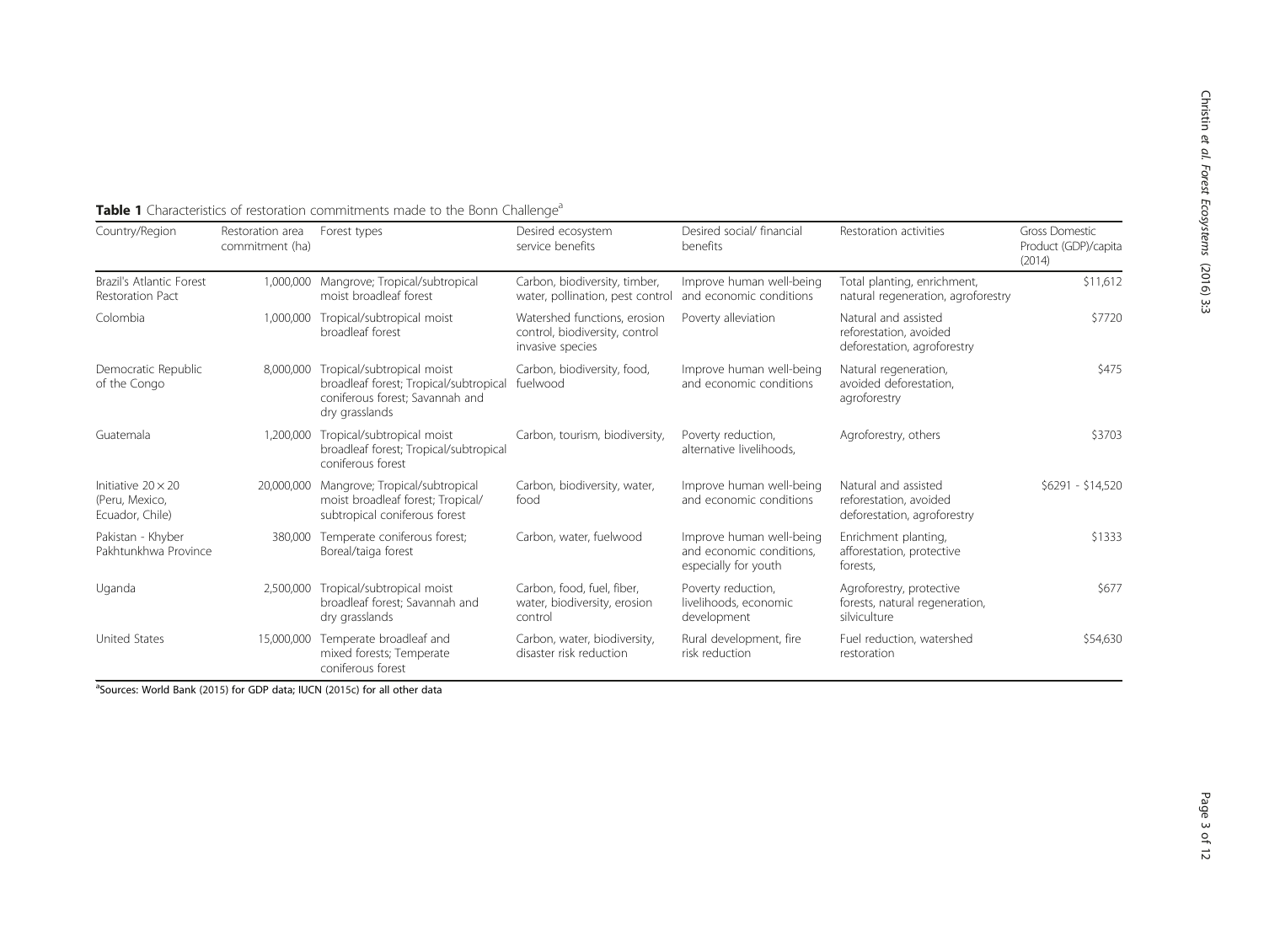<span id="page-3-0"></span>particularly while the field remains in a state of rapid evolution (Bagstad et al. [2013](#page-10-0)). That review also focused on the use of ecosystem service tools in decision making for a U.S. government agency, the Bureau of Land Management, charged with managing a substantial portion of the U.S. landscape (99 million ha of land and 283 million ha of subsurface mineral estate). Since this review, improved functionality and documentation with new versioning has occurred for several ecosystem services tools; others have been renamed or embraced new funding models (i.e., moving from free/open source to fee for use/ proprietary). Some tools appear to no longer be supported or in use, while other new tools have emerged.

In support of forest restoration activities by IUCN and others, here we present a comparative analysis of ecosystem service assessment tools that can quantify ecosystem service tradeoffs. In the following sections, we present an overview of ecosystem service models relevant to restoration decision making and characterize the tools based on five key criteria. These criteria include their ability to quantify the benefits of restoration activities and scenarios in a timely and cost-effective manner across different geographic locations and scales, ecosystem service types, decision contexts, and under varying levels of uncertainty. We use that information to build a spreadsheet-based decision framework and a future online selector that we call the Restoration Ecosystem Service Tool Selector (RESTS). This framework will allow analysts to identify ecosystem service assessment tools that are best able to provide relevant information to guide the restoration decision-making process. We describe two hypothetical FLR decision contexts to illustrate how RESTS would guide an analyst toward particular ecosystem service assessment tools under different situations, and conclude by considering best practices and next steps for using ecosystem service assessments in restoration decision making.

### RESTS decision framework

We designed the initial RESTS framework in a spreadsheet; IUCN plans to build it into a website that will allow an analyst to interactively navigate between different decision contexts and tools of potential use in assessing forest ecosystem services. This framework allows restoration analysts to input basic information into RESTS about decision-making needs for a proposed forest restoration project. Rather than prescribing one specific tool, the framework is designed to remove inappropriate tools, giving the user flexibility to further evaluate and choose appropriate tool(s) for their project. Based on a list of filter criteria, tools inappropriate to the user's decision context are removed, leaving an output that describes suggested tools that may be appropriate to their needs (Fig. 1). Each tool has a list of attributes for evaluative criteria that align with these evaluation questions, plus further information including references and a Uniform Resource Locator (URL) that enables the user to further research appropriate tools. The framework is flexible, so new tools can be easily added to the spreadsheet and planned website, and existing tools can be updated when their characteristics and capacities change as the science of ecosystem services advances.

The RESTS framework starts from an initial list of ecosystem service assessment tools (Phase 1). The restoration analyst next provides inputs based on a series of questions that describe their decision context and information needs

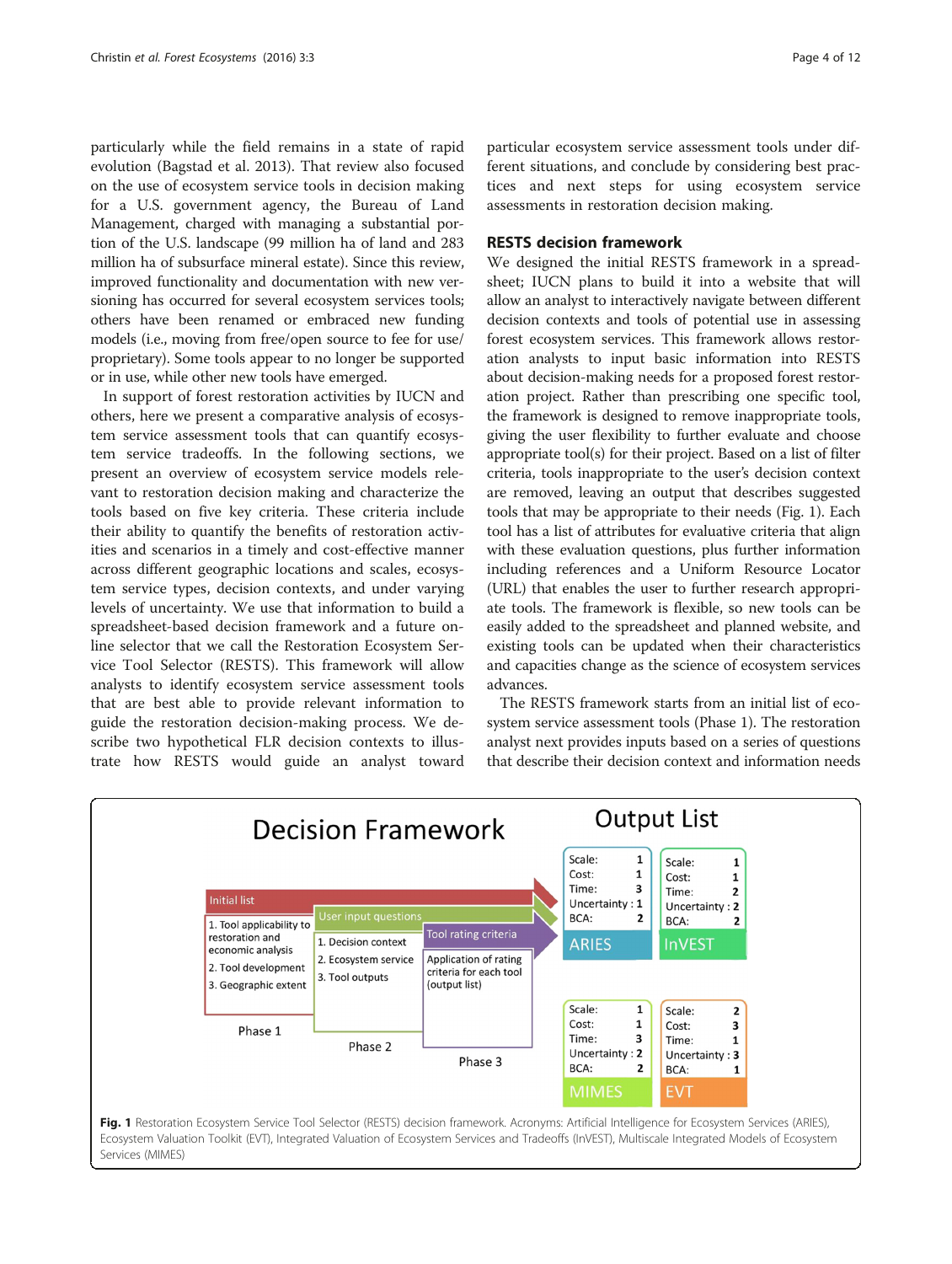(Phase 2). Answers to these questions filter the initial list of tools. Finally, the filtered tool list is evaluated according to a series of five criteria for each tool, including its scalability, cost, time, handling of uncertainty, and applicability to benefit-cost analysis (Phase 3). At the end of the workflow, the resulting tools list will include a set of attributes with their corresponding "ratings." These rated attributes will assist the analyst in choosing the appropriate tool for their project. The ratings were created on a scale of 1 to 3, with 1 representing a tool's ability to address the criterion most strongly, and 3 representing a tool's inability to address the criterion as strongly.

#### Phase 1: Initial list of assessment tools

Numerous "ecosystem-based management tools" exist (EBM Tools [2015](#page-10-0)), particularly related to forest hydrologic and ecological processes, mature fields of study based on many decades past research. However, most of these tools are ecological, hydrologic, or other biophysical process models that lack an explicit focus on ecosystem services. To limit the scope of this review to ecosystem service assessment tools, we used five criteria to select tools for inclusion in RESTS. First, we sought to include tools that enable restoration analysts to incorporate monetary or nonmonetary valuation (i.e., nonmonetary prioritization or analysis of cultural ecosystem services), or provide outputs that are easily monetizable. This typically requires that a tool connects ecosystem services to beneficiaries in some way, rather than simply quantifying ecological processes. For instance, a tool could provide direct monetary values or outputs in biophysical units that are amenable to valuation. Second, we considered the current level of development of the tool. Tools should be sufficiently developed to run reliably, use established models, produce replicable results, and have their methods, assumptions, strengths, and limitations well documented as part of a user manual and peer-reviewed journal articles, which may include validation exercises. Tools that are well developed and documented have greater transparency and credibility, which can improve trust with decision makers and the public. We thus excluded tools that lack full documentation and user support. Third, we excluded tools that can only be applied across limited geographic extents. IUCN's global forest restoration efforts cover Africa, Latin America, Europe, Australia, Asia, and North America; if an assessment tool was not able to be applied to two or more of these regions we excluded it from RESTS. Because of this requirement, we also excluded non-English-language tools, though in our literature search we did not identify any non-English language tools intended for broader than regional use. Fourth, we included valuation databases with functionality for users to construct valuation maps and summaries (Troy and Wilson [2006](#page-11-0); Earth Economics [2015\)](#page-10-0), but excluded valuation databases that simply provide users with a searchable list of nonmarket valuation studies (van der Ploeg and de Groot [2010](#page-11-0); EVRI [2015](#page-10-0); MESP [2015\)](#page-11-0). Finally, we excluded ad hoc approaches for biophysical modeling (Martinez-Harms and Balvanera 2012) and public participatory geographic information system (GIS) approaches for cultural ecosystem service mapping that were not connected to a specific assessment tool (Brown and Fagerholm [2015\)](#page-10-0).

An initial screening for RESTS evaluated 24 tools that built on a past review of ecosystem service tools (Bagstad et al. [2013](#page-10-0)) and additional tools that have been recently developed. From this list, we eliminated tools that lacked an explicit connection to ecosystem service beneficiaries (Arnold and Fohrer [2005](#page-10-0); Stolton and Dudley [2009;](#page-11-0) Ecotrust [2011](#page-10-0); Patel et al. [2011](#page-11-0); Eslinger et al. [2012](#page-10-0); Vogl et al. [2015\)](#page-11-0), that were at too early a stage of development to independently apply (RFF [2014](#page-11-0); Willis et al. [2014](#page-11-0)), and/or that covered a limited geographic extent (Loomis et al. [2008;](#page-11-0) iTree [2014;](#page-10-0) RFF [2014;](#page-11-0) FEST [2015](#page-10-0)). The remaining 13 tools have potential to meet analysts' needs for ecosystem service quantification associated with FLR (Table [2](#page-5-0)).

Each tool above was developed to quantify and/or monetize ecosystem services, often over time and across landscapes. Maps, tabular summaries, and tradeoff analyses provide managers and decision makers with information to better consider nature's benefits in resource planning decisions. The final tool list includes qualitative screening tools like the Ecosystem Services Review for Impact Assessment (ESR for IA) and Toolkit for Ecosystem Service Site-based Assessment (TESSA) that can be used for coarse scales of analysis. Tools like Co\$ting Nature are useful for quantitative rapid assessments of restorations' impact on ecosystem services, but lack the modeling complexity of other quantitative tools. Spatially explicit modeling tools like ARIES, Environmental Systems Modelling Platform (Ensym), InVEST, Land Utilisation and Capability Indicator (LUCI), and Multiscale Integrated Models of Ecosystem Services (MIMES) can quantify biophysical metrics for ecosystem services using varying modeling paradigms, complexity, and underlying assumptions. Valuation databases such as Ecosystem Valuation Toolkit (EVT) and Natural Assets Information System (NAIS) can be used to link biophysical with monetary values. Finally, specialized tools may be appropriate for a specific use—for example, EcoMetrix for site-scale quantitative analysis or Social Values for Ecosystem Services (SolVES) for cultural ecosystem service mapping. Depending on the decision context, using more than one tool throughout a more extensive process leading from broad-scale scoping and project prioritization to more specific site selection and monetary valuation may be appropriate (Fig. [2](#page-6-0)).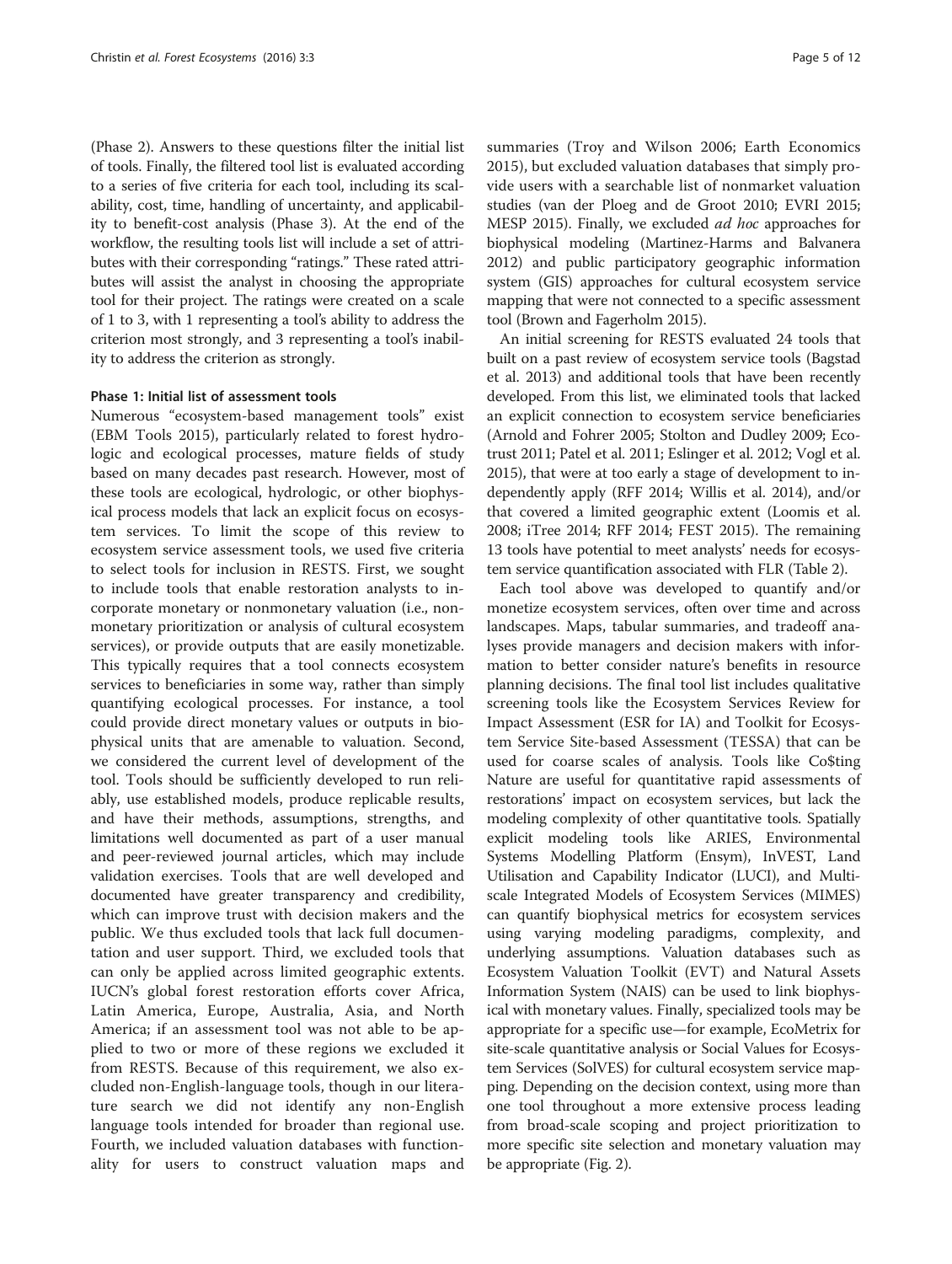<span id="page-5-0"></span>Table 2 List of assessment tools and descriptions

| Abbreviation     | Tool name                                                      | Developer                                          | Tool description & reference                                                                                                                                                                                                                                                                                                                                                                             |
|------------------|----------------------------------------------------------------|----------------------------------------------------|----------------------------------------------------------------------------------------------------------------------------------------------------------------------------------------------------------------------------------------------------------------------------------------------------------------------------------------------------------------------------------------------------------|
| <b>ARIES</b>     | Artificial Intelligence for<br>Ecosystem Services              | Basque Centre for Climate<br>Change (BC3)          | Framework to integrate multiple modeling paradigms in<br>spatial modeling and mapping of ecosystem services.<br>Supports artificial intelligence-based data and model<br>selection through semantic modeling to quantify ecosystem<br>service flows from ecosystems to beneficiaries (Villa et al.<br>2014, http://aries.integratedmodelling.org/).                                                      |
| Co\$ting Nature  | Co\$ting Nature                                                | King's College London and<br>AmbioTEK              | Mapping and modeling tool for multiple ecosystem services<br>using global datasets. Quantifies ecosystem services as<br>opportunity costs (i.e., avoided cost of producing those<br>services from a non-natural capital substitute) (Mulligan<br>2015, http://www.policysupport.org/costingnature).                                                                                                      |
| <b>EcoMetrix</b> | <b>EcoMetrix</b>                                               | <b>EcoMetrix Solutions Group</b><br>and Parametrix | Field-based tool designed for use at relatively fine spatial<br>scales. Primary use is to illustrate the effects of human<br>activities (i.e., development or restoration scenarios) on<br>ecosystem services (Ecometrix Solutions Group 2013,<br>http://www.ecometrixsolutions.com/ecometrix.html).                                                                                                     |
| EnSym            | Environmental Systems<br>Modelling Platform                    | State of Victoria, Australia                       | Environmental systems modeling platform for researchers<br>to apply process-based models. Designed to provide<br>information on how and where to invest to maximize<br>environmental outcomes (Ha et al. 2010,<br>https://ensym.dse.vic.gov.au/cms/).                                                                                                                                                    |
| Envision         | Envision                                                       | Oregon State University                            | GIS-based tool for scenario-based planning and<br>environmental assessment. Enables "multi-agent modeling"<br>to represent human decisions on landscape simulations<br>(Guzy et al. 2008, http://envision.bioe.orst.edu/).                                                                                                                                                                               |
| ESR for IA       | Ecosystem Services Review<br>for Impact Assessment             | World Resources Institute                          | Method to address project impacts and dependencies<br>on ecosystem services within the environmental and<br>social impact assessment process. It identifies measures to<br>mitigate project impacts on benefits provided by ecosystems<br>and to manage operational dependency on ecosystems<br>(Landsberg et al. 2011, http://www.wri.org/publication/<br>ecosystem-services-review-impact-assessment). |
| EVT              | Ecosystem Valuation Toolkit                                    | Earth Economics                                    | Provides monetary values for natural assets under multiple<br>modules. Includes a Researcher's Library, searchable<br>database of ecosystem service values, and SERVES, a<br>web-based tool for calculating ecosystem service values<br>(Earth Economics2015, http://esvaluation.org/).                                                                                                                  |
| InVEST           | Integrated Valuation of<br>Ecosystem Services and<br>Tradeoffs | Natural Capital Project                            | Spatial mapping and modeling of multiple ecosystem<br>services. Includes a diverse set of provisioning, regulating,<br>and cultural services from marine and terrestrial<br>environments. The models primarily provide results in<br>biophysical terms to which valuation can be applied<br>(Sharp et al. 2014, http://www.naturalcapitalproject.org/).                                                  |
| <b>LUCI</b>      | Land Utilisation and<br>Capability Indicator                   | Victoria University of Wellington                  | Explores the capability of a landscape to provide a<br>variety of ecosystem services. It compares the services<br>provided by the current use of the landscape and its<br>potential capability. The model uses this information to<br>identify areas where change or maintenance of current<br>conditions may be most beneficial (Jackson et al. 2013,<br>http://www.lucitools.org/).                    |
| <b>MIMES</b>     | Multiscale Integrated<br>Models of Ecosystem<br>Services       | Afordable Futures                                  | Modeling platform designed to quantify causal linkages<br>between ecosystems and the economy. MIMES allows<br>an individual to map decisions/policies, and the output<br>illustrates how those choices affect the economy and<br>ecosystems (Boumans et al. 2015, http://www.afordablefutures.<br>com/orientation-to-what-we-do/services/mimes).                                                         |
| <b>NAIS</b>      | Natural Assets Information<br>System                           | Spatial Informatics Group                          | Integrated valuation database and reporting engine. The<br>database is integrated with proprietary spatial modeling<br>tools to characterize ecosystems and flow of services on                                                                                                                                                                                                                          |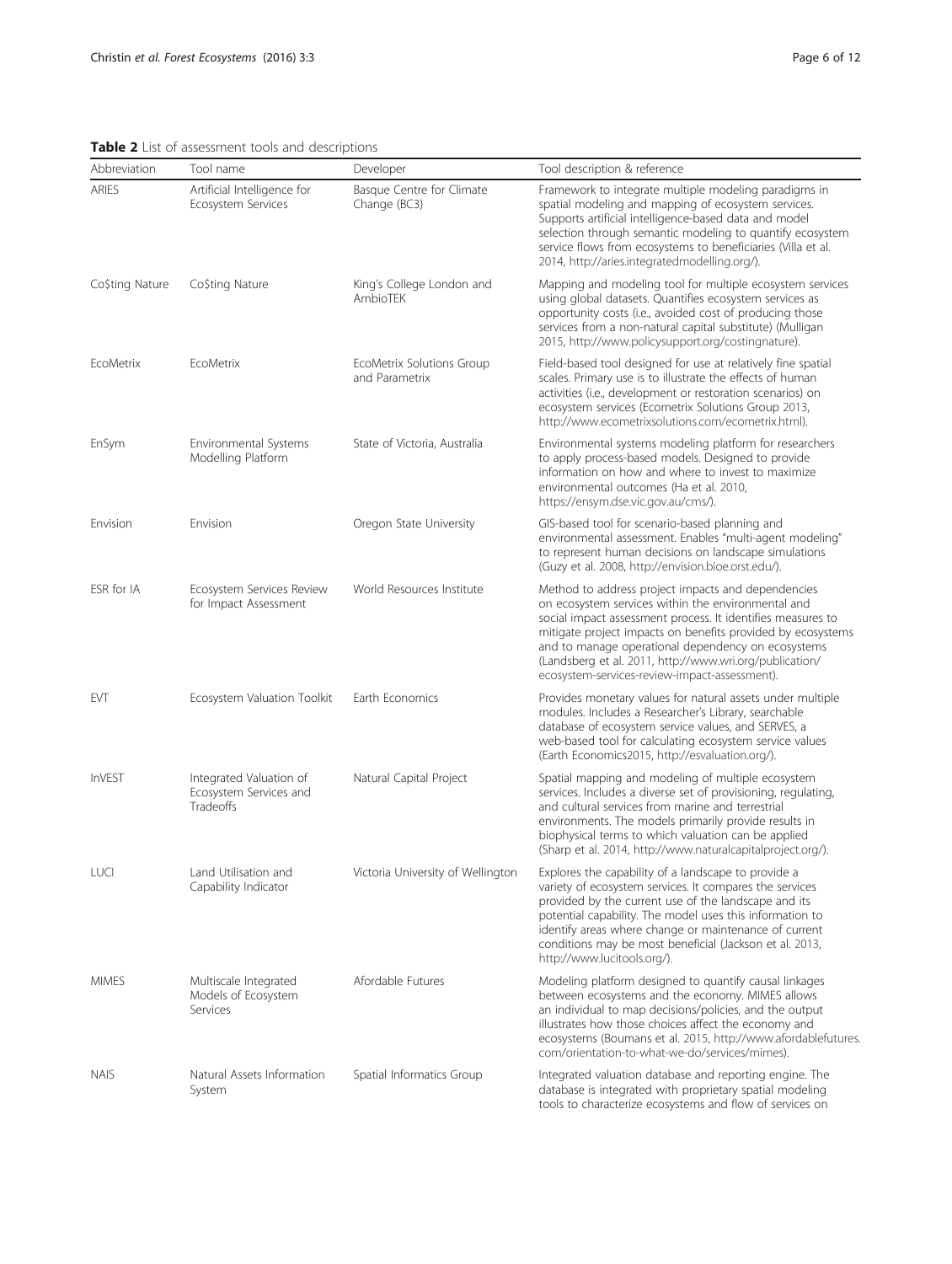<span id="page-6-0"></span>

|  | Table 2 List of assessment tools and descriptions (Continued) |  |  |
|--|---------------------------------------------------------------|--|--|
|  |                                                               |  |  |

|              |                                                           |                               | the landscape (Troy and Wilson 2006, http://www.sig-gis.<br>com/services/ecosystem-services/).                                                                                       |
|--------------|-----------------------------------------------------------|-------------------------------|--------------------------------------------------------------------------------------------------------------------------------------------------------------------------------------|
| SolVES       | Social Values for Ecosystem<br>Services                   | U.S. Geological Survey (USGS) | Spatial mapping and modeling tool primarily for<br>quantifying cultural ecosystem services using<br>public participatory GIS (Sherrouse et al. 2011,<br>http://solves.cr.usgs.gov/). |
| <b>TFSSA</b> | Toolkit for Ecosystem<br>Service Site-based<br>Assessment | BirdLife International        | A process using flow charts to describe how<br>ecosystem services benefit society under current<br>conditions and alternative scenarios (Peh et al. 2013,<br>http://tessa.tools/).   |

## Phase 2: Restoration analyst filter criteria inputs

Three questions are shown in the user input questions box in Fig. [1](#page-3-0), and will appear as dropdown windows on the planned online RESTS user interface. For each of the tools listed in Table [2](#page-5-0), we evaluated its suitability for different decision contexts, ecosystem services capable of being analyzed, and outputs produced by the tool (Additional file [1](#page-10-0)). We obtained information for each tool based on a past review (Bagstad et al. [2013\)](#page-10-0), supplemented by a new review of each tool's updated website and publications, and where necessary, conversations with each tool's developers.

#### Question 1: What is the decision context of your project?

Ecosystem service assessments can range from broad scoping studies to fine-scale studies that require much greater precision. For instance, FLR might start with a national scale screening study that ranked several alternative restoration scenarios but did not require monetary valuation or high spatiotemporal resolution. Such a study could rely on expert opinion or coarser global data and models. Alternatively, when precisely designed onthe-ground restoration scenarios are being compared or when considering payments for ecosystem services (PES) program design, greater precision data and models might be needed to support accurate modeling and valuation. This "fit for purpose" is extremely important, because while novice users may quickly gravitate toward the most detailed and complex models, these may not always be necessary and their application to simpler decision contexts may waste time and resources (Schröter et al. [2015](#page-11-0)). RESTS thus asks users which of five categories their decision context fits: (1) a scoping/screening level study (i.e., where expert opinion, rankings of ecosystem service provision, or global data and models are adequate), (2) detailed tradeoff analysis (i.e., where detailed local data and models with stronger linkages to monetary valuation are needed), or (3-5) whether the project has specific needs that might drive the selection of a particular tool, in addition to the first two context categories (e.g., for site-scale assessment, monetary valuation, or cultural ecosystem service mapping).

#### Question 2: Which ecosystem services will be analyzed?

The restoration analyst next chooses among ecosystem service types classified using six provisioning, nine regulating, and four cultural services proposed by the Millennium Ecosystem Assessment (MA [2005\)](#page-11-0). The MA has known limitations and newer classifications have been proposed (e.g., Common International Classification of Ecosystem Services (CICES, Ecosystem Service Partnership [2014](#page-10-0)) and Final Ecosystem Goods and Services



Multiscale Integrated Models of Ecosystem Services (MIMES), Natural Assets Information System (NAIS), Social Values for Ecosystem Services (SolVES), Toolkit for Ecosystem Service Site-based Assessment (TESSA)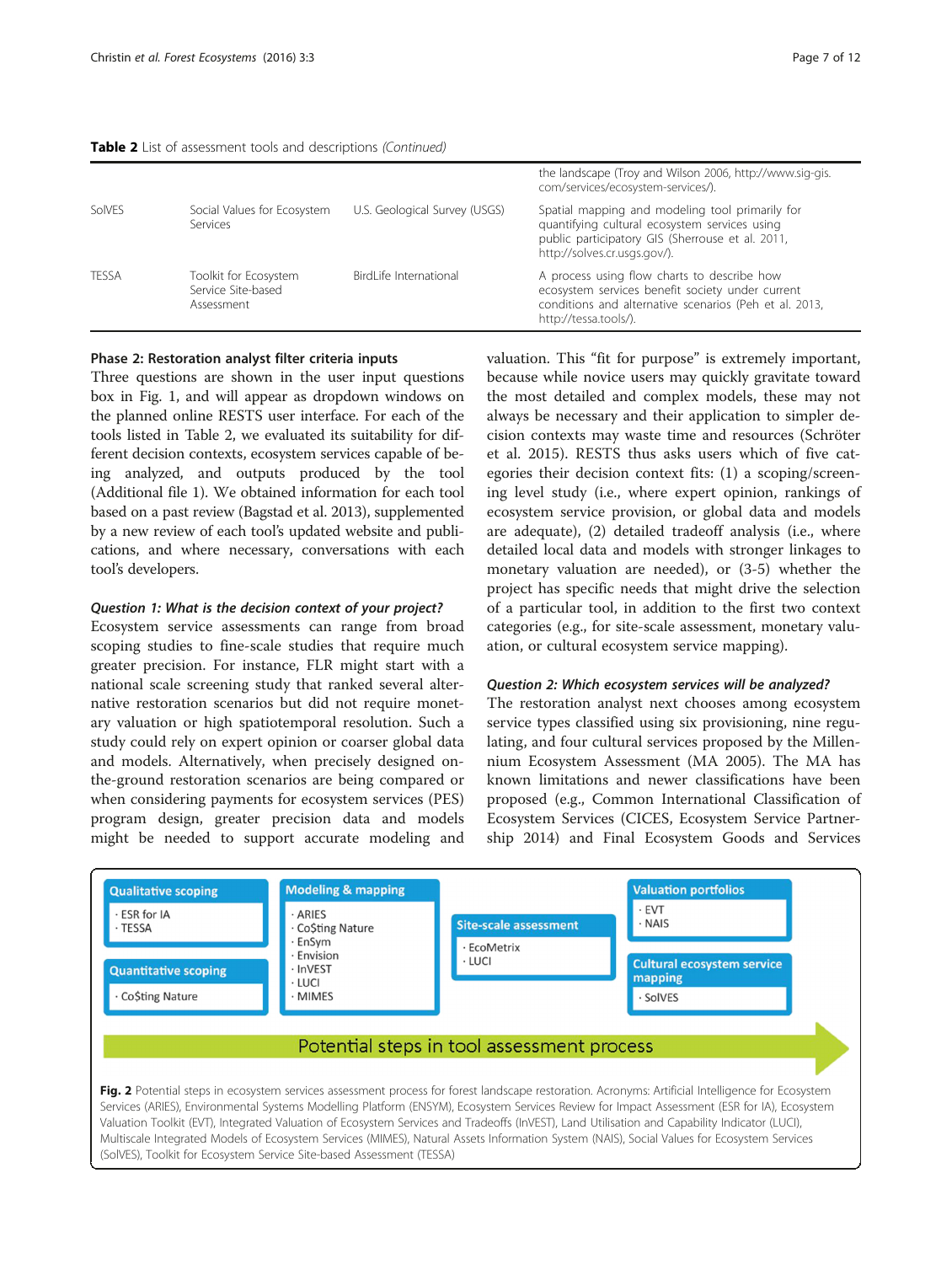(FEGS, Landers and Nahlik [2013](#page-10-0))). However, these systems are more complex and not as widely known as the MA, so we chose to use the best known classification system for most analysts. If one of the tools from Table [2](#page-5-0) cannot be applied to one or more of the user-selected ecosystem services, then that tool will not appear in the final list at the end of the workflow.

#### Question 3: Which outputs are desired?

Ecosystem services can be quantified in many ways such as biophysical units, monetary values, or relative rankings in expert-based estimations or cultural ecosystem service assessments. For this question, the user selects whether desired outputs are monetary, biophysical, recreational, or cultural metrics, and whether spatial and/or temporal outputs are needed. If one of the tools from Table [2](#page-5-0) cannot produce one or more of the userselected desired tool outputs, then the tool will not appear in the final list at the end of the workflow.

Responses to each of the three questions are used as criteria to filter the Phase 1 tool list. This subset list of tools is the basis under which Phase 3—the evaluation of each tool based on five criteria categories—begins.

#### Phase 3: Tool evaluation criteria

Five criteria are used to "evaluate" each tool identified during RESTS' Phase 2 for their applicability to the ROAM-guided project's decision-making context. The tools are evaluated using five criteria that can assist analysts in selecting the most appropriate tools for each project. To minimize subjectivity in evaluating the tools, we ranked each on a 3-point scale from typically most (1) to least (3) suitable for each criterion. The criteria build on a past review (Bagstad et al. [2013\)](#page-10-0) and have been further refined in conjunction with IUCN. They include (1) scalability, (2) cost requirements, (3) time requirements, (4) reporting uncertainty, and (5) applicability to benefit cost analysis (BCA). A matrix showing each tool's evaluation against the five criteria is provided in Additional file [2](#page-10-0). The intent of the criteria is to show an analyst how each tool performs relative to other tools. This relative comparison will allow the analyst to choose from among a pool of suitable tools to select the tool(s) that best fit(s) their needs.

# Evaluation criterion 1: Scalability

Ecosystem service tools can support assessments at multiple spatial scales. One study derived a scale distribution, which we adopted, based on a review of 47 ecosystem service studies: village/farm scale: <60 km<sup>2</sup>; municipal scale: 60-8709 km<sup>2</sup>; provincial scale: 8709-83,000 km<sup>2</sup>; national scale:  $83,000$ -1,220,000  $\text{km}^2$ ; continental scale:  $>1,220,000$  km<sup>2</sup> (Malinga et al. [2015\)](#page-11-0). They found that a majority of ecosystem service studies were

conducted across intermediate extents (i.e., municipal and provincial level). We evaluated each tool based on its ability to provide accurate results at each scale identified above. Modeling tools with flexible input data resolution and analysis scale were ranked as 1. Tools limited to sitescale assessment were ranked as 3; remaining tools were ranked as 2.

#### Evaluation criterion 2: Cost requirements

The cost of using a tool takes several forms. First, a tool itself may be proprietary, requiring paid access or a subscription to use. There may be costs to acquire data or to support consultants to run the tool or tailor it to local contexts. Additionally, while some tools may be free to use, added training may be required to sufficiently implement the tool. Finally, tools that use very intensive data and models may require greater computing and data storage resources. Tools that can be freely obtained and applied independently without the need for proprietary software were ranked as 1. Tools that always require the use of proprietary software, subscriptions, or consulting services were ranked as 3.

#### Evaluation criterion 3: Time requirements

As the time required to apply a tool decreases, it becomes increasingly practical for widespread use in timesensitive decision-making processes. We evaluated each tool based on a rough estimate of its time requirements to provide results for a "standard" restoration analyst (i.e., a Masters-level specialist trained in ecosystem service analysis, including GIS and/or economic valuation). Additionally, evaluations reflect time requirements to develop customized input data, to run, test, and calibrate models, and to apply scenario analysis. Rapid assessment tools were ranked as 1; time-intensive tools were ranked as 3.

#### Evaluation criterion 4: Uncertainty

Reporting uncertainty and providing mechanisms to understand and to later reduce large error margins will strengthen restoration projects. Reporting a single value can inspire false confidence in the certainty of results, so uncertainty estimates are a valuable addition to the set of tool outputs. Tools with built-in methods for assessing and displaying uncertainty were ranked as 1. Tools capable of generating uncertainty estimates with usersupplied variation in inputs were ranked as 2; remaining tools were ranked as 3.

#### Evaluation criterion 5: Applicability to benefit-cost analysis

A primary interest of ROAM is to provide ecosystem service outputs amenable to BCA. Some tools provide direct monetary outputs. Others rely on external valuation data to derive monetary outputs that can be associated with, for example, biophysical units or relative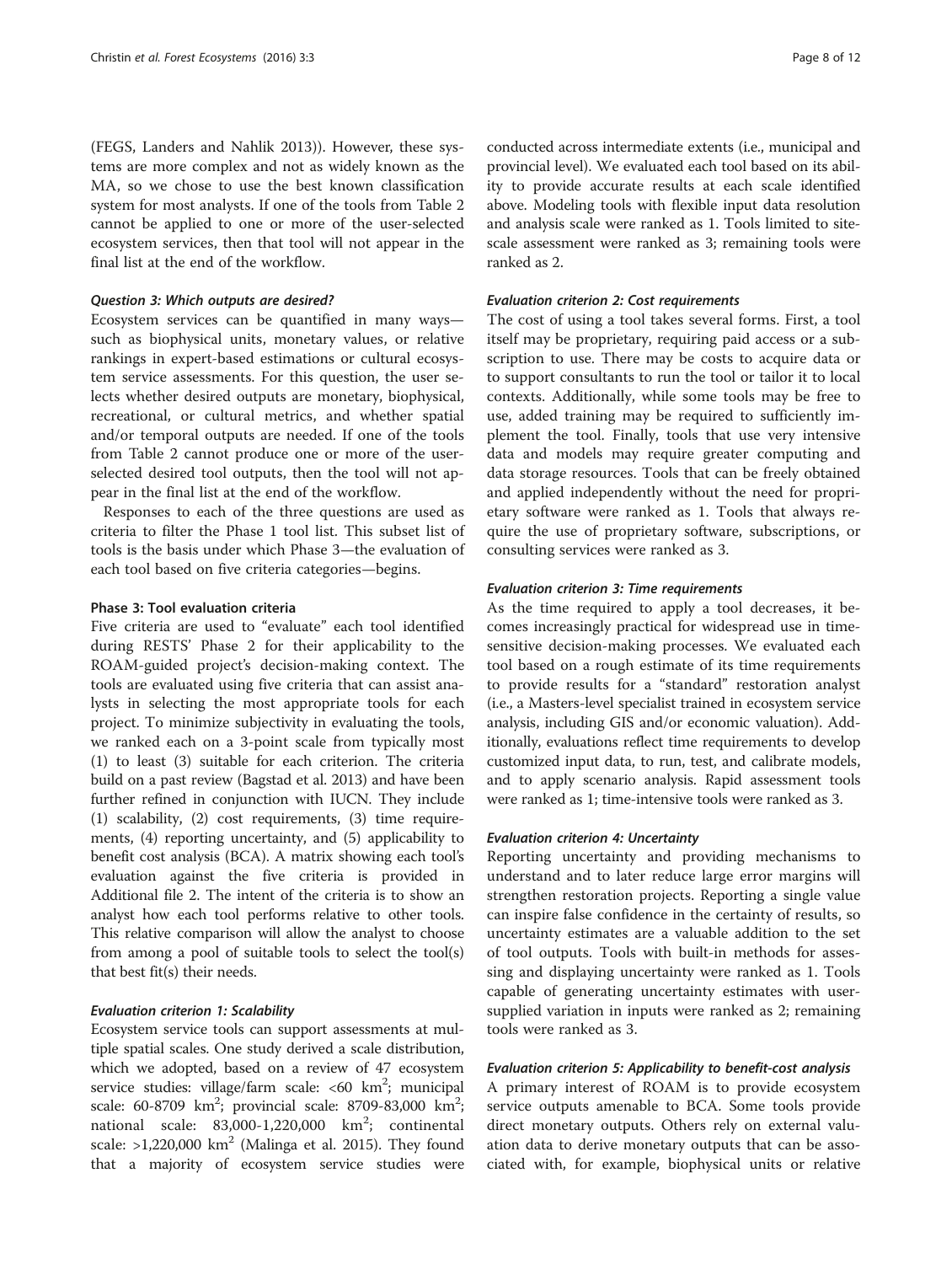rankings, while some have no ability to provide monetary values. A higher evaluation is associated with a tool's ability to provide monetary outputs without the need to collect valuation data external to the tool's application. Tools that directly provide monetary values were ranked as 1. Tools that provide biophysical outputs that can be easily paired with valuation data were ranked as 2; remaining tools were ranked as 3.

# Applying RESTS to hypothetical forest planning scenarios

Here we apply RESTS to two hypothetical FLR scenarios, to illustrate how it can guide an analyst to different ecosystem service assessment tools for different assessment contexts. In the first scenario, we apply RESTS to a screening decision-making context for a national environmental authority that wants to prioritize countrylevel restoration investment. In the second scenario, we apply RESTS to a precision decision-making context, where a water utility is creating a PES program to incentivize private landowners to restore forests to improve water yield and quality. This requires the utility to quantify and value the services provided by individual landowners participating in the PES market. We have not yet performed "road tests" of the RESTS tool with FLR users outside IUCN, but this is a next step in the development of the web tool.

#### Scenario 1

In 2014, the country of Uganda committed to begin restoring the economic and ecological productivity of 2.5 million hectares of degraded land by 2020 under the Bonn Challenge. This effort is part of a broader development strategy designed to recover important ecosystem goods and services, such as water purification, food and timber production, and erosion control that degraded lands no longer provide (IUCN [2015d\)](#page-10-0). The restoration analyst provides the following answers to the Phase 2 filter criteria inputs.

## Question 1: What is the decision context of your project?

The country must spatially prioritize restoration investments at a national level to maximize the benefits from limited restoration budgets.

#### Question 2: Which ecosystem services will be analyzed?

The country wants to identify modeling tools that can be applied at the national level to assess benefits for agricultural and timber yields, to reduce erosion, and increase water purification.

#### Question 3: Which outputs are desired?

At this early stage of the restoration planning process, decision makers are most interested in the biophysical impacts of restoration activities; later studies will focus on economic valuation of these benefits.

Once the screening criteria from Phase 2 are applied to the list of ecosystem service modeling tools in Table [2](#page-5-0), the following table of appropriate tools was identified (Table 3). The spreadsheet and planned RESTS interface also provide a more detailed description of what the numeric rankings mean and web links to direct the analyst toward each tool's website. Based on this list, the analyst can conduct further research about each tool to identify the best tool(s) for use in their project.

#### Scenario 2

In the United States, 68 operational watershed PES programs in 28 states enroll over 260,151 ha of land to improve water quantity and/or quality (Bennett et al. [2013](#page-10-0)). Using PES schemes to efficiently provide watershed services is predicated on the ability of water utilities to value and pay for a given level of service (Pagiola and Platais 2007). Ecological production functions coded within ecosystem service models can quantify these benefits (Benayas et al. [2009](#page-10-0)). This information can be used with cost and budget information to design an efficient PES program. A restoration analyst provides the following answers to the Phase 2 filter criteria inputs.

**Table 3** Appropriate tools for hypothetical national scale screening context in Uganda

| Tool            | Scalability | Cost requirements | Time requirements | Uncertainty | Applicability to BCA |
|-----------------|-------------|-------------------|-------------------|-------------|----------------------|
| ARIES           |             |                   |                   |             |                      |
| Co\$ting Nature |             |                   |                   |             |                      |
| EnSym           |             |                   |                   |             |                      |
| Envision        |             |                   |                   |             |                      |
| InVEST          |             |                   |                   |             |                      |
| LUCI            |             |                   |                   |             |                      |
| <b>MIMES</b>    |             |                   |                   |             |                      |
| <b>TESSA</b>    |             |                   |                   |             |                      |

Acronyms: ARIES Artificial Intelligence for Ecosystem Services, ENSYM Environmental Systems Modelling Platform, InVEST Integrated Valuation of Ecosystem Services and Tradeoffs, LUCI Land Utilisation and Capability Indicator, MIMES Multiscale Integrated Models of Ecosystem Services, TESSA Toolkit for Ecosystem Service Site-based Assessment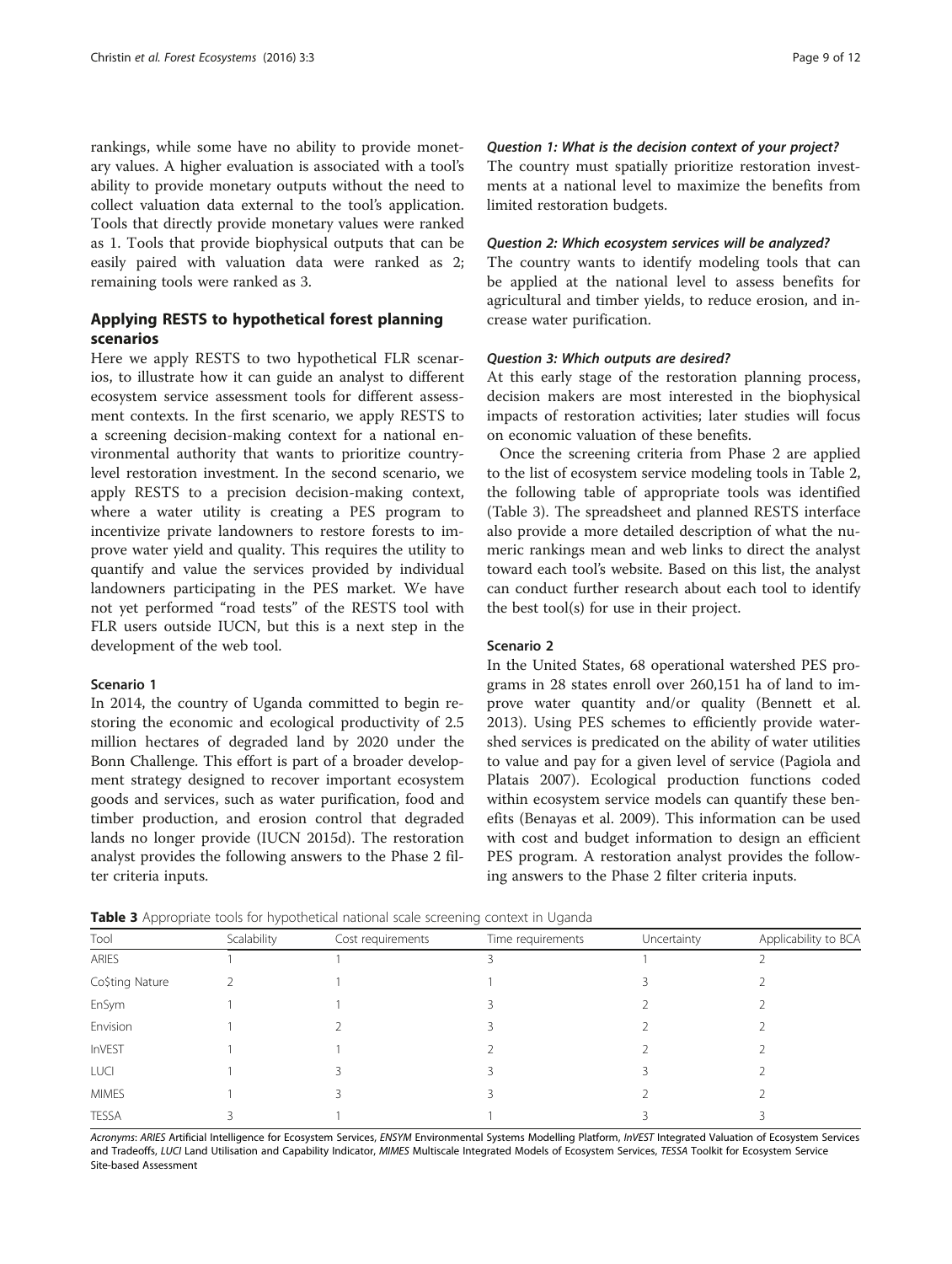## Question 1: What is the decision context of your project?

The utility needs to identify a set of modeling tools that can assess the expected water yield and water quality benefits of different site-level restoration activities.

#### Question 2: Which ecosystem services will be analyzed?

The utility is interested in tools that can model surface water yield and water quality.

### Question 3: Which outputs are desired?

The utility is interested in tools that can also produce economic outputs that can be used to help design PES price structures.

Once the screening criteria from Phase 2 were applied to the list of ecosystem service modeling tools in Table [2](#page-5-0), the following table of appropriate tools was identified (Table 4).

#### Conclusions

As shown in the hypothetical scenarios above, ecosystem service assessment tools and decision-making contexts differ in their complexity, meaning that it is seldom appropriate to recommend a single tool for every job. Although novice modelers may be tempted to use more complex models, these are not always appropriate or necessary in all decision contexts, nor do they always provide added information that justifies their often greater level of complexity, time, and money to apply (Tallis and Polasky [2011\)](#page-11-0). Simpler, screening-level models could be paired with more technical models as a decision context increases in complexity (Fig. [2](#page-6-0)). As shown in our example above, analysts might start with a coarser national-scale analysis to prioritize restoration at the regional scale, then move to a precise, quantitative tradeoff analysis of restoration alternatives at a finer spatial scale.

Results obtained from each of the 13 tools we analyzed can be credible when they are used in a scientifically credible fashion, as outlined by the developers of each tool. General best practices to improve credibility include

model validation, clear documentation of the assumptions and data sources used, and participatory modeling that involves experts and other stakeholders throughout the project. Ideally, such participatory approaches will, at a minimum, involve stakeholders in scoping, ecosystem service, data, and model selection during a project's kickoff; a review of initial results at a project's midpoint; and review of results and discussion prior to their dissemination at the conclusion of a project.

Despite rapid advances made in the science of ecosystem services and the sophistication of tools, many tools remain time and resource intensive to run (Bagstad et al. [2013](#page-10-0)). Key scientific and data gaps remain; however, these challenges exist alongside strong policy needs to standardize ecosystem service information for decision making (Polasky et al. [2015\)](#page-11-0). Further, the learning curve to run some tools can be high. This may present more difficulty in some contexts than others. For example, in a middle-income country with good non-governmental organization and university research support, capacity to apply ecosystem service assessment tools may be relatively strong. In a developing country without these resources, the same learning curve may present a substantial barrier to applying more technically complex ecosystem service assessment tools.

The goal of this project was to characterize the types of restoration decisions that decision makers may face based on the experiences of countries who have committed to restore degraded land to forests. The ecosystem service assessment tools included in the RESTS framework provide the ability to quantify the benefits of restoration activities and scenarios with differing levels of detail and costs across different geographic locations and scales, ecosystem service types, decision contexts, and under varying levels of uncertainty. This allows analysts and other decision makers to identify the best ecosystem service assessment tools that can inform the restoration decision-making process. Further, the flexible nature of RESTS, which is developed as spreadsheets

| .<br>$\sim$<br>$\tilde{}$ |             |                   |                   |             |                      |
|---------------------------|-------------|-------------------|-------------------|-------------|----------------------|
| Tool                      | Scalability | Cost requirements | Time requirements | Uncertainty | Applicability to BCA |
| ARIES                     |             |                   |                   |             |                      |
| EnSym                     |             |                   |                   |             |                      |
| Envision                  |             |                   |                   |             |                      |
| <b>EVT</b>                |             |                   |                   |             |                      |
| InVEST                    |             |                   |                   |             |                      |
| LUCI                      |             |                   |                   |             |                      |
| <b>MIMES</b>              |             |                   |                   |             |                      |
| <b>NAIS</b>               |             |                   |                   |             |                      |

Table 4 Appropriate tools for hypothetical precision decision-making context in PES scheme for watershed services

Acronyms: ARIES Artificial Intelligence for Ecosystem Services, ENSYM Environmental Systems Modelling Platform, EVT Ecosystem Valuation Toolkit, InVEST Integrated Valuation of Ecosystem Services and Tradeoffs, LUCI Land Utilisation and Capability Indicator, MIMES Multiscale Integrated Models of Ecosystem Services, NAIS Natural Assets Information System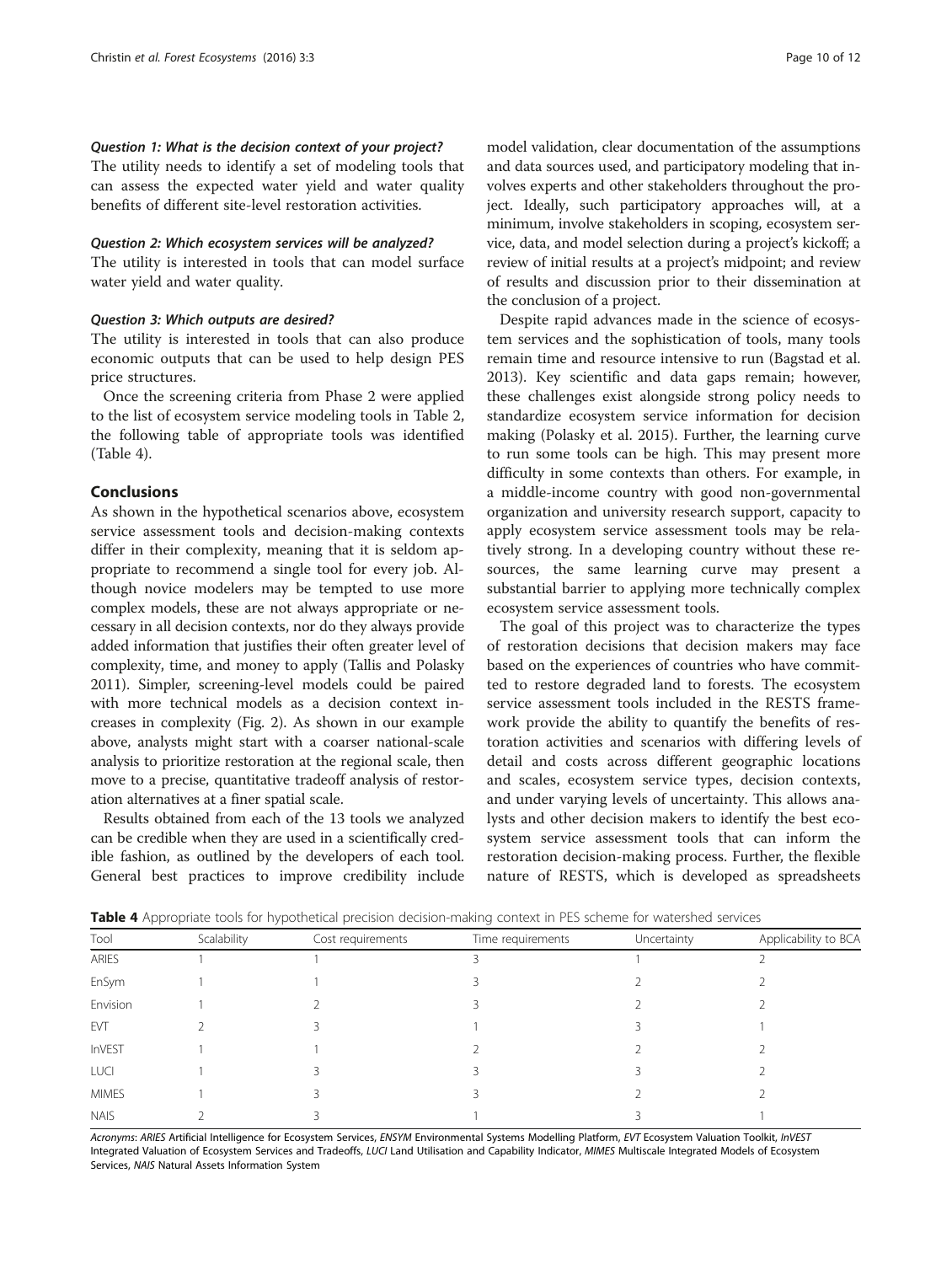<span id="page-10-0"></span>and a planned web interface, will allow new ecosystem service tools to be added and the characteristics of existing tools to be updated as their capabilities change over time. This provides a flexible framework for tracking ecosystem service tools' capacity to support restoration decision making as the science of ecosystem services continues to advance.

# Additional files

[Additional file 1:](dx.doi.org/10.1186/s40663-016-0062-y) User input filtering criteria for each tool. (DOC 86 kb) [Additional file 2:](dx.doi.org/10.1186/s40663-016-0062-y) Evaluation criteria for each tool. (DOC 43 kb)

#### Competing interests

Christin and Bagstad work for organizations that have developed and applied some of the tools evaluated in this report (ARIES, EVT, SolVES). Every effort has been made to produce unbiased tool evaluations, including development of objective review criteria and reviews by individuals within each of the coauthors' organizations unaffiliated with tool development. Bagstad previously published a review paper in the journal Ecosystem Services that similarly employed outside reviewers to reduce potential bias in evaluating alternative tools.

#### Authors' contributions

ZC collected and analyzed data. ZC, KB, and MV designed the study and wrote the manuscript. All authors read and approved the final manuscript.

#### Acknowledgments

We thank Jared Soares and Paula Wood of Earth Economics for research assistance and figure design, respectively. Chetan Kumar of IUCN provided project oversight. Funding for this work was provided by UK aid.

#### Disclaimer

Any use of trade, product, or firm names is for descriptive purposes only and does not imply endorsement by the U.S. Government.

#### Author details

<sup>1</sup>Earth Economics, 107 N Tacoma Ave, Tacoma, WA 98403, USA. <sup>2</sup>U.S. Geological Survey, Geosciences & Environmental Change Science Center, Box 25046, MS 980, Denver, CO 80225, USA. <sup>3</sup>International Union for the Conservation of Nature, 1630 Connecticut Ave. NW #300, Washington, DC 20009, USA.

#### Received: 26 October 2015 Accepted: 8 February 2016 Published online: 10 February 2016

#### References

- Arnold JG, Fohrer N (2005) SWAT2000: current capabilities and research opportunities in applied watershed modeling. Hydrol Process 19(3):563–572
- Bagstad KJ, Semmens DJ, Waage S, Winthrop R (2013) A comparative assessment of tools for ecosystem services quantification and valuation. Ecosyst Serv 5:27–39
- Barrow E (2014) 300,000 hectares restored in Shinyanga, Tanzania but what did it really take to achieve this restoration? SAPIENS 7(2)
- Benayas JMR, Newton AC, Diaz A, Bullock JM (2009) Enhancement of biodiversity and ecosystem services by ecological restoration: a meta-analysis. Science 325:1121–1124
- Bennett G, Carroll N, Hamilton K (2013) Charting New Waters: State of Watershed Payments 2012. Forest Trends, Washington, DC, Available at [http://www.](http://www.ecosystemmarketplace.com/reports/sowp2012) [ecosystemmarketplace.com/reports/sowp2012,](http://www.ecosystemmarketplace.com/reports/sowp2012) accessed on 15 April 2015
- Boumans R, Roman J, Altman I, Kaufman L (2015) The Multiscale Integrated Model of Ecosystem Services (MIMES): simulating the interactions of coupled human and natural systems. Ecosyst Serv 12:30–41
- Brown G, Fagerholm N (2015) Empirical PPGIS/PGIS mapping of ecosystem services: a review and evaluation. Ecosyst Serv 13:119–133
- Burkhard B (2012) Solutions for sustaining natural capital and ecosystem services. Ecol Indic 21:1–6
- Caplow S, Jagger P, Lawlor K, Sills E (2011) Evaluating land use and livelihood impacts of early forest carbon projects: lessons for learning about REDD+. Environ Sci Policy 14:152–167
- Chazdon RL (2008) Beyond deforestation: restoring forests and ecosystem services on degraded lands. Science 320:1458–1460
- Dodds WK, Wilson KC, Rehmeier RL, Knight GL, Wiggam S, Falke JA, Dalgleish HJ, Bertrand KN (2008) Comparing ecosystem goods and services provided by restored and native lands. Bioscience 58(9):837–845
- Earth Economics (2015) Ecosystem Valuation Toolkit. Available at [http://](http://esvaluation.org/) [esvaluation.org/](http://esvaluation.org/), accessed 15 April 2015
- Ecometrix Solutions Group (2013) EcoMetrix Method Development Overview. Available at [http://www.ecometrixsolutions.com/assets/ecometrix\\_method\\_](http://www.ecometrixsolutions.com/assets/ecometrix_method_oct2013.pdf) [oct2013.pdf](http://www.ecometrixsolutions.com/assets/ecometrix_method_oct2013.pdf), accessed 15 April 2015
- Ecosystem-Based Management (EBM) Tools Database (2015) EBM Tools Database. Available at<http://ebmtoolsdatabase.org/>, accessed 23 October 2015.
- Ecosystem Service Partnership (ESP) (2014) Public consultation on CICES V4 classification of ecosystem services. Available at [http://www.fsd.nl/esp/80003/](http://www.fsd.nl/esp/80003/9/0/50) [9/0/50](http://www.fsd.nl/esp/80003/9/0/50), accessed 15 April 2015
- Ecotrust (2011) Madrona decision support framework documentation. Available at<http://ecotrust.github.io/madrona/docs/>, accessed 15 April 2015
- Elliot WJ, Miller SI, Audin L (2010) Cumulative watershed effects of fuel management in the western United States. U.S. Department of Agriculture, Forest Service, Rocky Mountain Research Station, Fort Collins
- Environmental Valuation Reference Inventory (EVRI) (2015) EVRI. Available at [https://www.evri.ca/,](https://www.evri.ca/) Accessed 19 August 2015
- Eslinger DL, Carter HJ, Pendleton M, Burkhalter S, Allen M (2012) OpenNSPECT: The Open-source Nonpoint Source Pollution and Erosion Comparison Tool. NOAA Office for Coastal Management. Charleston, SC
- Forest Ecosystem Services Toolkit (FEST) (2015) Tools. Available at [http://www.](http://www.forestecoservices.net/tools.php) [forestecoservices.net/tools.php](http://www.forestecoservices.net/tools.php), accessed 15 April 2015
- Goldstein JH, Caldarone G, Duarte TK, Ennaanay D, Hannahs N, Mendoza G, Polasky S, Wolny S, Daily GC (2012) Integrating ecosystem-service tradeoffs into land-use decisions. Proc Natl Acad Sci U S A 109(19):7565–7570
- Guzy MR, Smith CI, Bolte JP, Hulse DW, Gregory SV (2008) Policy research using agent based modeling to assess future impacts of urban expansion into farmlands and forests. Ecol Soc 13(1):37
- Ha J, Eigenraam M, Forbes G, Lewis W, Chua J (2010) The Environmental Systems Modelling Platform (EnSym) to Assess Effects of Land Use Change on Groundwater Recharge. Proceedings of the 2010 International Environmental Modelling and Software Society
- Haggblade S, Tembo G, Donovan C (2004) Household level financial incentives to adoption of conservation agricultural technologies in Africa. Food Security Research Project, Food Security Research Project, Lusaka, Zambia
- International Union for the Conservation of Nature (IUCN) (2015a) Forest Landscape Restoration. Available at [https://www.iucn.org/about/work/programmes/forest/fp\\_](https://www.iucn.org/about/work/programmes/forest/fp_our_work/fp_our_work_thematic/fp_our_work_flr/) [our\\_work/fp\\_our\\_work\\_thematic/fp\\_our\\_work\\_flr/,](https://www.iucn.org/about/work/programmes/forest/fp_our_work/fp_our_work_thematic/fp_our_work_flr/) accessed 22 August 2015
- International Union for the Conservation of Nature (IUCN) (2015b) Bonn Challenge: What Are the Benefits of Restoration? Available at [http://www.](http://www.bonnchallenge.org/content/restoration-benefits) [bonnchallenge.org/content/restoration-benefits,](http://www.bonnchallenge.org/content/restoration-benefits) accessed 15 April 2015
- International Union for the Conservation of Nature (IUCN) (2015c) Bonn Challenge: Commitments. Available at [http://www.bonnchallenge.org/](http://www.bonnchallenge.org/commitments) [commitments,](http://www.bonnchallenge.org/commitments) accessed 15 April 2015
- International Union for the Conservation of Nature (IUCN) (2015d) Bonn Challenge: Commitments: Uganda Available at [http://www.bonnchallenge.](http://www.bonnchallenge.org/content/Uganda) [org/content/Uganda,](http://www.bonnchallenge.org/content/Uganda) accessed 15 April 2015
- International Union for the Conservation of Nature (IUCN), World Resources Institute (WRI) (2014) Assessing forest landscape restoration opportunities: a handbook. Identifying, analysing and mapping restoration opportunities at a national or sub-national level. IUCN, Gland
- i-Tree (2014) i-Tree User's Manual v5. Technical Report. Available at [http://www.](http://www.itreetools.org/) [itreetools.org,](http://www.itreetools.org/) accessed 15 April 2015
- Jackson B, Pagella T, Sinclair F, Orellana B, Henshaw A, McIntyre N, Reynolds B, Wheater H, Eycott A (2013) Polyscape: a GIS mapping toolbox providing efficient and spatially explicit landscape-scale valuation of multiple ecosystem services. Landsc Urban Plan 112:74–88
- Landers DH, Nahlik AM (2013) Final ecosystem goods and services classification system (FEGS-CS). EPA/600/R-13/ORD-004914. U.S. Environmental Protection Agency, Office of Research and Development, Washington, DC
- Landsberg F, Ozment S, Stickler M, Henninger N, Treweek J, Wenn O, Mock G (2011) Ecosystem Services Review for Impact Assessment: Introduction and Guide Scoping., World Resources Institute, Available at [http://www.wri.org/](http://www.wri.org/sites/default/files/ecosystem_services_review_for_impact_assessment_introduction_and_guide_to_scoping.pdf)